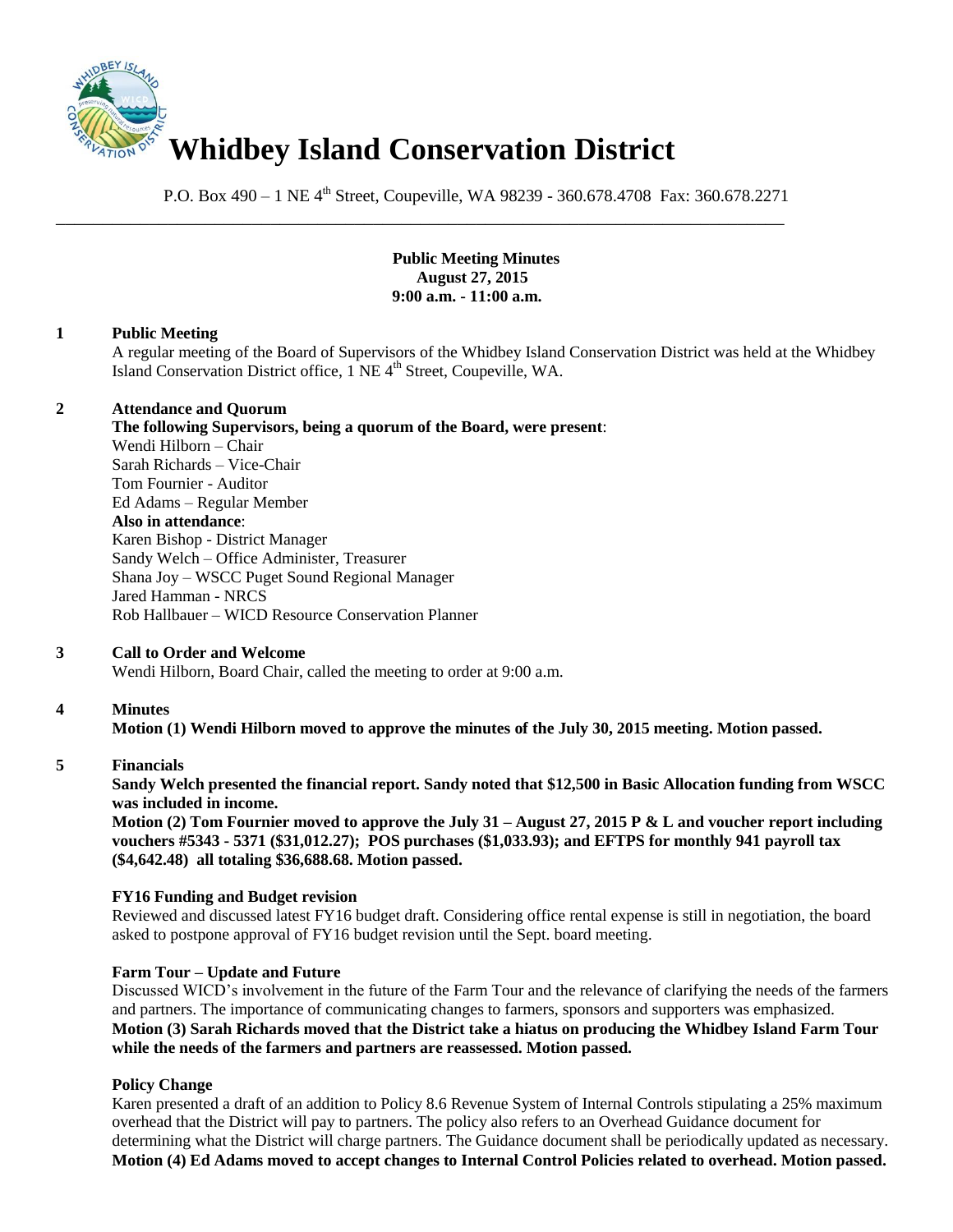## **Office Space**

The current office lease is ending Oct 31, 2015. The Board discussed proposed rent increases from landlord, potential options for relocation and methods for determining a fair rental rate.

**Motion (5) Ed Adams moved that the chair and vice chair work with District Manager to assess rental options and to take appropriate steps to renew the lease or locate new space. Motion passed.**

## **Office Inventory**

Karen presented the annual office inventory of equipment and furnishings, dated July 23, 2015. **Motion (6) Wendi Hilborn moved to approve the updated Office Inventory. Motion passed.**

## **6 WSCC Report – Shana Joy, WSCC Puget Sound Regional Manager**

Shana shared upcoming events and deadlines related to WSCC:

Sept 4 – Suggested changes to election manual due. Biggest expected change is online form for reappointment. Sept 4 – Annual Report of Accomplishments is due. Online upload.

Sept 8, 11:00am – Engineering cluster meeting for Northwest. New agreement will need to be in place for WSCC by Oct. 31. Wendi Hilborn indicated interest in attending.

Sept 16 & 17 – Regular WSCC meeting in Zillah. Funding allocations for capital funds and VSP discussed. Sept 21 – All Districts meeting in Ellensburg. Elections discussion.

Oct 6 – WACD NW Area meeting in Bremerton hosted by Kitsap CD.

The Board asked Shana to resend the link to the Supervisor Needs Assessment.

# **7 NRCS Report – Jared Hamman, NRCS**

Jared reported:

A potential task order between WICD and NRCS has been delayed until January '16 EQIP deadline has moved from July to October 16, 2015 Tony Sunseri's vacated NRCS District Conservation position has not been advertised yet NRCS has received 2 applications for EQIP from Whidbey Conservation Planning Program plans need to be done by December, 2015

# **8 Ebey's Project Update –Rob Hallbauer**

Rob Hallbauer reported on the progress on the DOE NEP funded Ebey's grant. District is working with NRCS and District Engineers on transfer line and pump project for NPS Farm 1 site. WICD is waiting for word on cost share funding through WSCC.

# **9 Upcoming Meetings**

Discussed MRC meeting and schedule of upcoming Board meetings. Dates for WICD Board meetings: September 25, Friday October 22, Thursday November 19, Thursday December 17, Thursday January 28, 2016, Thursday February 18, 2016, Thursday **Motion (7) Sarah Richards moved to approve the schedule of Board meeting dates September '15 – February** 

### **'16. Motion passed.**

### **10 Karen Bishop reported on the following:**

District participation in the Is. Co. Critical Areas TAG Monthly articles submitted by WICD to the Whidbey Weekly publication Drought funding grant application to WSCC for funding provided by DOE WA Conservation Society Membership – grant opportunity

**Motion (8) Wendi Hilborn moved that WICD pay dues and become a member of the WA Conservation Society. Motion passed.** 

**11 Upcoming Dates, Review of Motions, Adjourn Dates:**